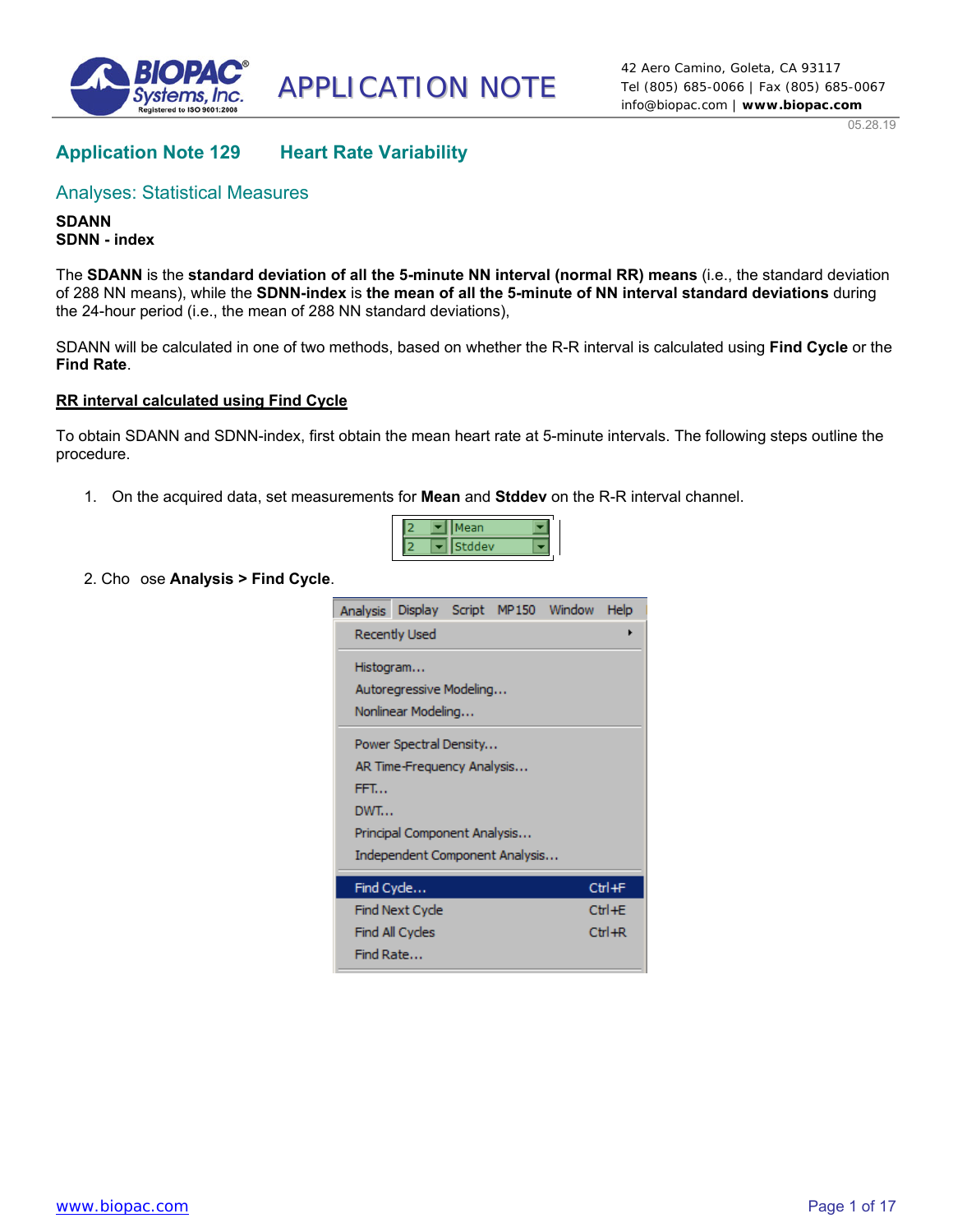- 3. In the **Cycles/Peaks** tab, select "fixed time intervals".
	- Select starting time = "Start first interval at 0.0000 seconds"
	- Set interval width  $= 5$  minutes or 300 seconds.

|                      | AcgKnowledge - Analysis - Cycle Detector                           |
|----------------------|--------------------------------------------------------------------|
|                      | Cycles/Peaks   Selection   Output                                  |
| -Locate cycles from: |                                                                    |
|                      | $\bigcirc$ peaks $\bigcirc$ events $\bigcirc$ fixed time intervals |
|                      |                                                                    |
| Starting Time        |                                                                    |
|                      | C Current cursor position                                          |
|                      | G Start first interval at 0.0000000<br>seconds                     |
|                      |                                                                    |
|                      | Interval width: 300.00000<br>seconds                               |
|                      |                                                                    |

4. Click on **Selection** Tab. Set Left edge to "Previous interval + 0.000000 seconds"

| Selection<br>Cycles/Peaks<br>Output<br>$\sqsubset$ Left edge $\cdot$<br>C Previous interval<br>seconds<br>0.0000000<br>$+$<br>C Current interval<br>-Right edge<br>Current interval | AcqKnowledge - Analysis - Cycle Detector |
|-------------------------------------------------------------------------------------------------------------------------------------------------------------------------------------|------------------------------------------|
|                                                                                                                                                                                     |                                          |
|                                                                                                                                                                                     |                                          |
|                                                                                                                                                                                     |                                          |

5. Click on the **Output** Tab. Select "Display measurements as channels in a graph" as the output option.

| AcqKnowledge - Analysis - Cycle Detector                                     |  |  |  |  |  |  |
|------------------------------------------------------------------------------|--|--|--|--|--|--|
| Cycles/Peaks<br>Selection<br>Output<br><b>F</b> Enabled output: Measurements |  |  |  |  |  |  |
| Averaging 3D Surface Events Clustering<br><b>Measurements</b>                |  |  |  |  |  |  |
| Paste measurements for each cycle into the Journal                           |  |  |  |  |  |  |
| $\triangledown$ Display measurement values as channels in graph              |  |  |  |  |  |  |
| Save measurements into Excel spreadsheet file                                |  |  |  |  |  |  |

- 6. Cho ose **Analysis > Find All Cycles**.
	- The following graph displays the Mean and Stddev of the R-R intervals every 5 minutes.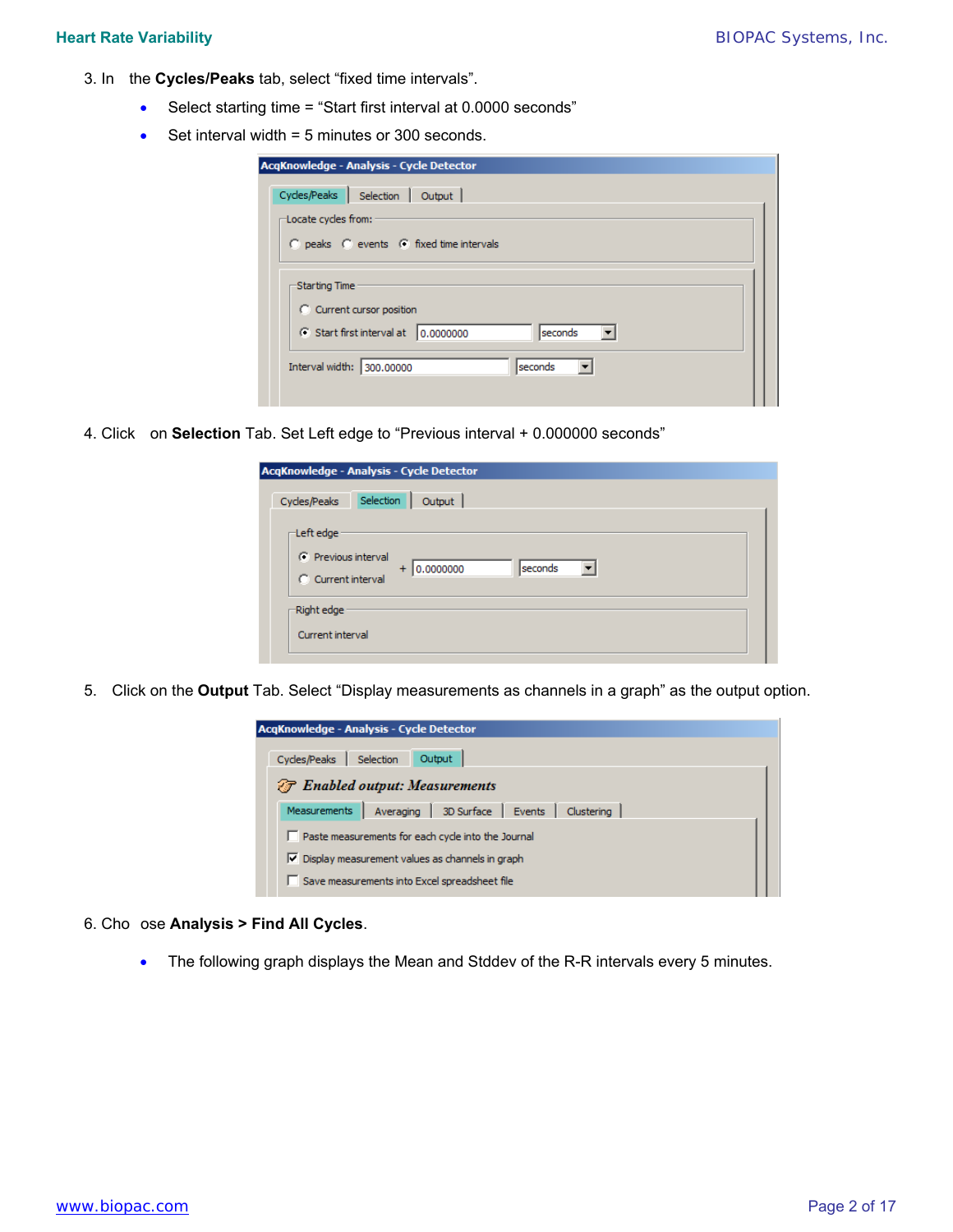

**Find All Cycles output for Steps 2-6** 

7. Set a measurement box to Stddev assigned to the Mean channel and assign the Mean measurement to the Stddev channel.

| w |  | .1072 SL<br>. |
|---|--|---------------|
|---|--|---------------|

The **SDANN** consists of the standard deviation of all 5-minute RR interval means.



The **SDNN-index** consists of the mean of all 5-minute RR interval standard deviations.

8. To obtain **SDANN** and **SDNN**-index, use the I-beam tool to highlight valid 5-min intervals. (Example on next page.)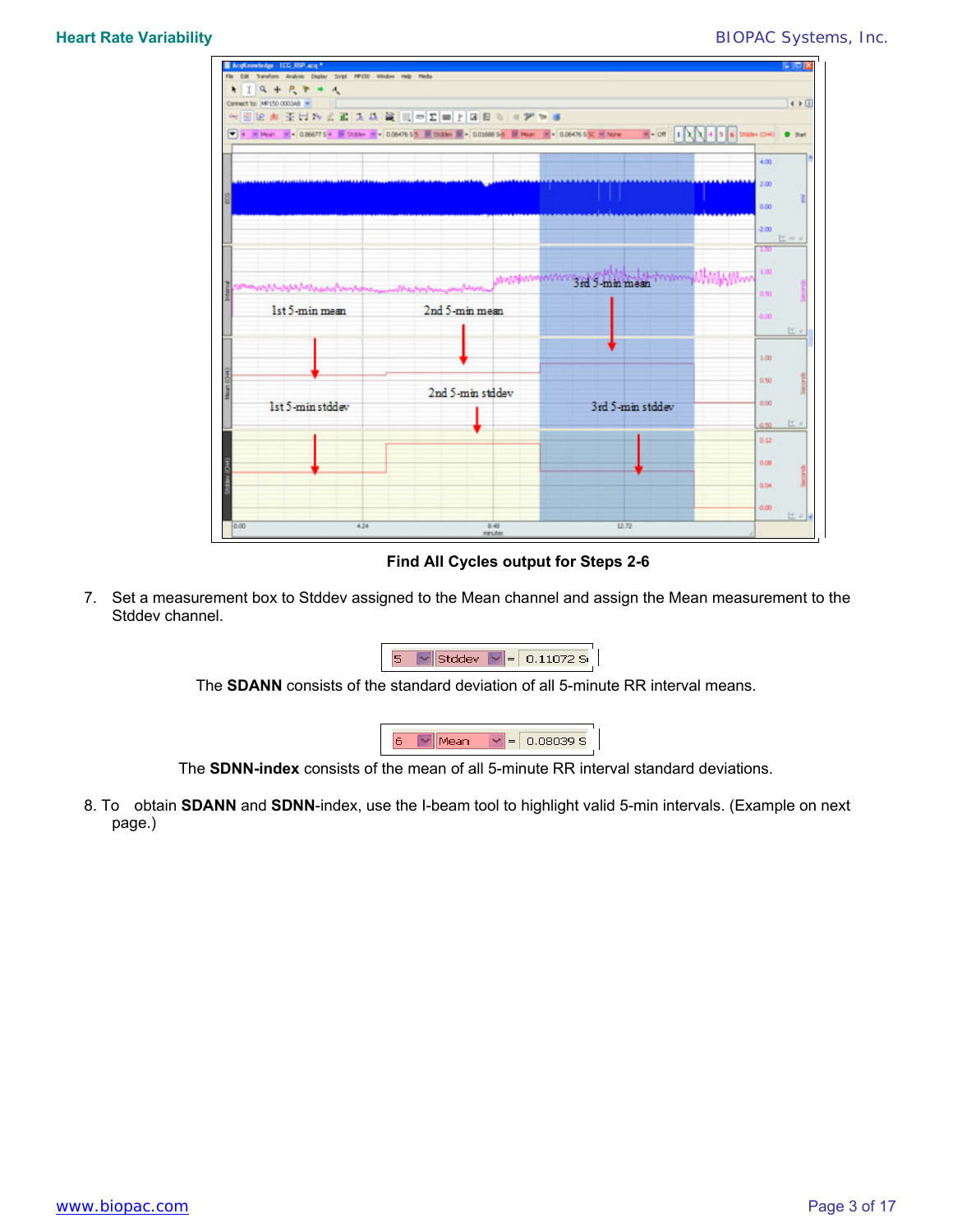### **Heart Rate Variability** *BIOPAC* Systems, Inc.



**SDANN and SDNN-index for ECG signals captured in real-time.** 

### **RMSSD**

**NOTE:** [A BIOPAC Basic Script for computing RMSSD, SDSD and pNN50 statistics is available for download at:](https://www.biopac.com/script/script-056-compute-hrv-statistics/) www.biopac.com/script/script-056-compute-hrv-statistics/

The **RMSSD** is the RMS of the Successive Difference between adjacent R-R intervals. Referring to the figure below, the successive differences would be:

$$
RR1 - RR2 = D1
$$
  
\n
$$
RR2 - RR3 = D2
$$
  
\n
$$
RR3 - RR4 = D3
$$
  
\n...  
\n
$$
RRn-1 - RRn = Dn-1
$$

These differences are then used in the RMS equation:

$$
RMSSD = \sqrt{\sum_{i=1}^{i=n-1} D_i^2}
$$

Where  $i =$  interval index

n = number of total intervals

n - 1 = number of interval differences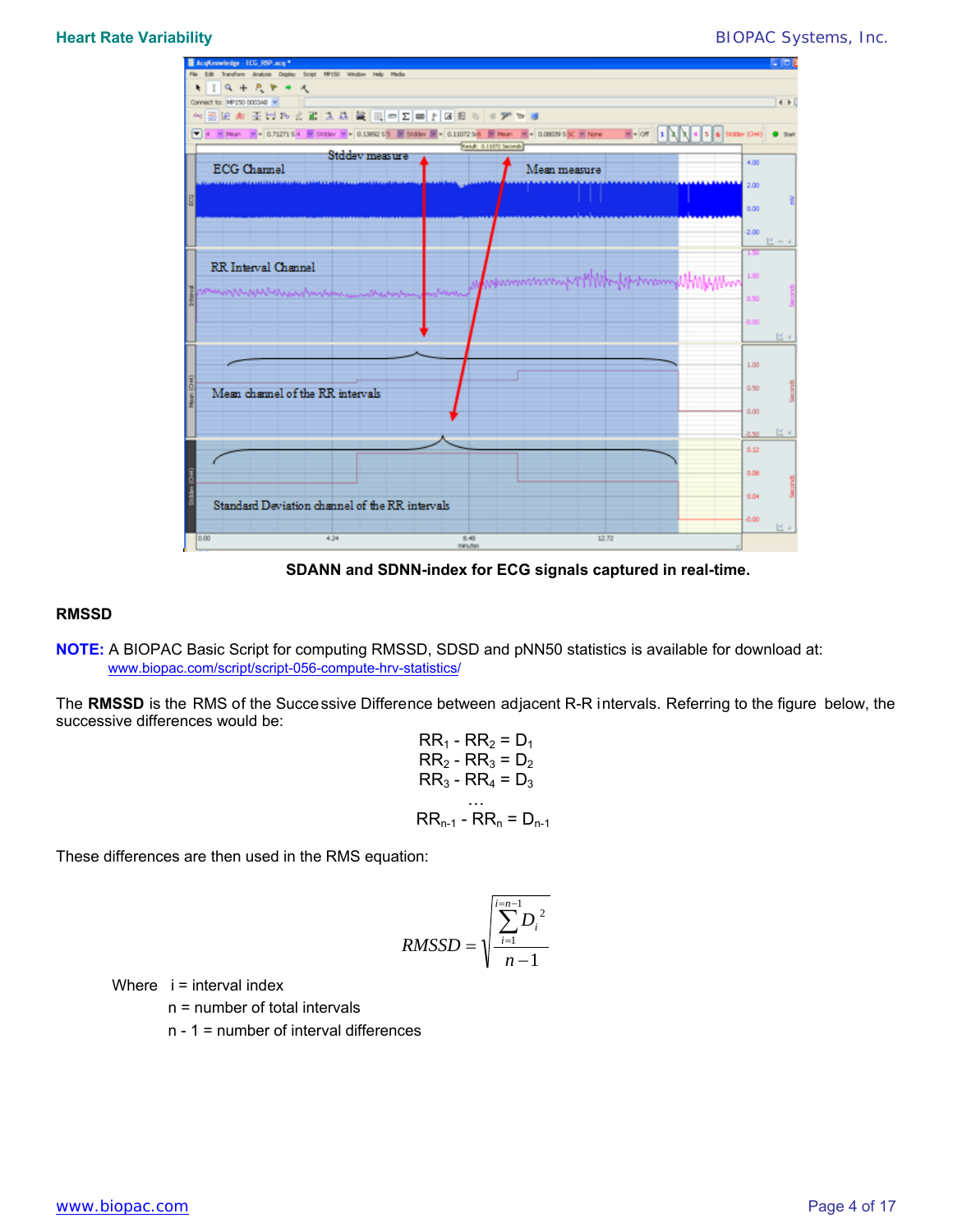

**Successive R-R intervals used for the calculation of the RMSSD** 

The follo wing page offe rs a sug gested pro cedure for cal culating the RMSS D u sing the R-R inte rval derived fo r the SDANN-index/SDNN-index metrics.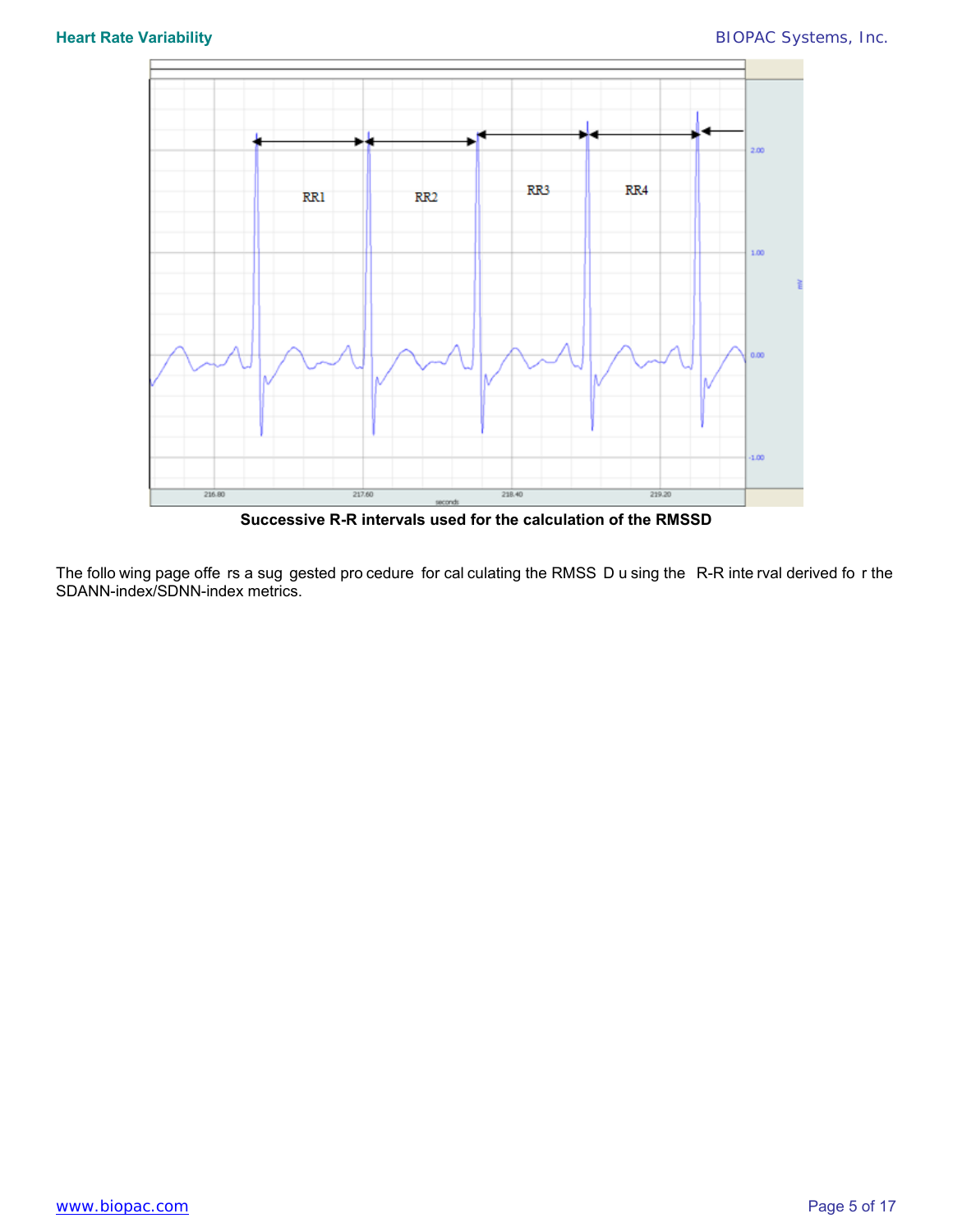### **Heart Rate Variability** *BIOPAC* Systems, Inc.

### **Deriving the RMSSD metric through the RR interval waveform**

- 1. Create a separate R-R Interval graph from the source ECG waveform.
- 2. Select the ECG channel.
- 3. Cho ose **Analysis > Find Rate** and select the Output tab.
- 4. Cho ose **Interval (sec)** as the Function.
- 5. Check the "Put result in new graph" and click **OK**.

| Cycle Parameters    Qutput        |  |          |     |  |  |
|-----------------------------------|--|----------|-----|--|--|
| Function: Interval (sec)          |  |          |     |  |  |
| $\Box$ Use averaging mode         |  |          |     |  |  |
| Fixed time window:                |  | 1.000000 | sec |  |  |
| C Fixed number of cycles: 5       |  |          |     |  |  |
| $\nabla$ Recompute on every cycle |  |          |     |  |  |



6. Switch the new R-R interval graph view to **Chart** mode.

| <b>Chart mode</b> |                        |  |       |         |  |              |            |      |       |                      |
|-------------------|------------------------|--|-------|---------|--|--------------|------------|------|-------|----------------------|
|                   |                        |  |       |         |  |              |            |      |       |                      |
|                   | AcqKnov/ledge - Rate * |  |       |         |  |              |            |      |       |                      |
| File Edit         | Transform Analysis     |  |       | Display |  | Script MP150 | Window     | Help | Media |                      |
|                   |                        |  | 中 に あ |         |  |              |            |      |       |                      |
|                   |                        |  |       |         |  |              | 医非医性内皮耳太热管 |      | ī     | .:.:.:.:<br>.:.:.:.: |

7. Hide or delete the R-R graph TIME channel and expand the Interval view using **Display >Autoscale Horizontal**.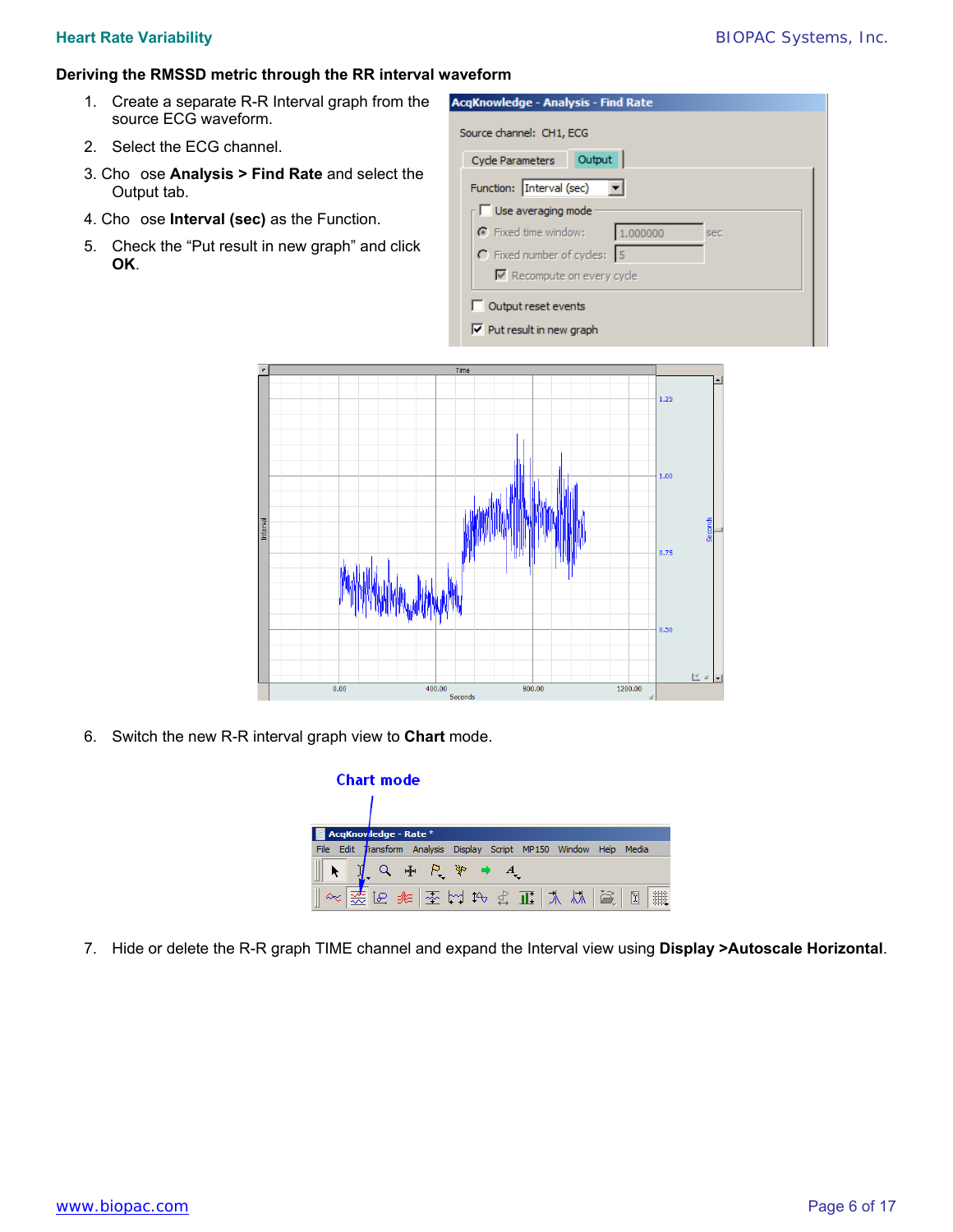- 8. Convert the R-R interval graph from seconds to msec. Choose **Analysis > Waveform Math** and enter parameters as shown in the following figure.
	- Use the channel containing the RR interval as the Source and Destination.
	- $\bullet$  Set operand to multiply  $(*)$
	- Set "K" value to 1000 and click **OK**.

| <b>AcqKnowledge - Transformation - Waveform Math</b> |          |                                      |  |  |  |  |
|------------------------------------------------------|----------|--------------------------------------|--|--|--|--|
| Source 1                                             | Source 2 | Destination                          |  |  |  |  |
| CH2, Interval $\boxed{\bullet}$ $\boxed{*}$          | lκ       | $\bullet$ => CH2, Interval $\bullet$ |  |  |  |  |
| 1000.000000                                          |          |                                      |  |  |  |  |
| $\overline{\mathsf{v}}$ Transform entire wave        |          | Cancel<br>OK                         |  |  |  |  |

9. Double-click on the vertical axis units label; rename units to "msec" and click OK.

| <b>AcqKnowledge</b>        |        |  |  |  |  |  |
|----------------------------|--------|--|--|--|--|--|
| Enter channel 2 units text |        |  |  |  |  |  |
| msec                       |        |  |  |  |  |  |
| OK                         | Cancel |  |  |  |  |  |
|                            |        |  |  |  |  |  |
|                            | cords  |  |  |  |  |  |
|                            | 400.00 |  |  |  |  |  |

10. Duplicate the R-R Interval channel using: **Edit > Duplicate Waveform**.



- 
- 12. Set the line style for each channel to dot plot using: **Display > Show > Dot Plot**
- 13. Use the Zoom tool  $\mathbb{R}$  to display the first few samples of each channel.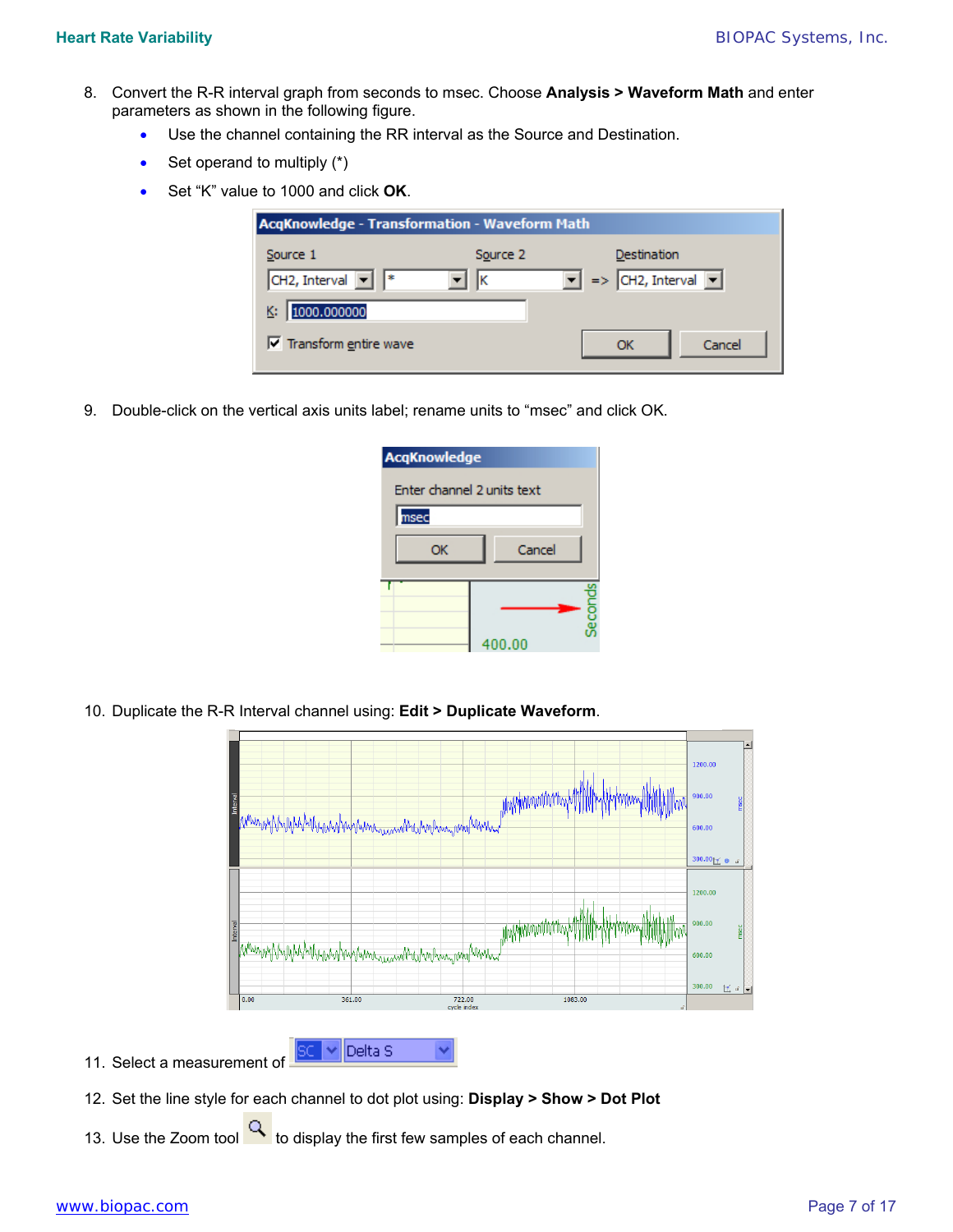

- 14. **Select** the **top** interval channel, highlight a section of **2 samples** (Delta S = 2) then use: **Edit > Cut** to remove.
- 15. **Select** the **duplicate** interval channel, highlight a section of **3 samples** (Delta S = 3) then use: **Edit > Cut** to remove.



**The resulting graph should contain two R-R waveforms separated by one beat.** 

(Check by choosing Select > All with Delta S selected for both channels)

- 16. Revert back to a line plot style on both R-R Interval channels: **Display > Show > Line Plot**
- 17. Use the Expression transformation to take the square of the difference between the two channels.
	- Choose **Transform > Expression**.
	- Enter **SQR(CH2–CH3)** into the Expression field.
	- Destination: **New**
	- Click **OK**.

**NOTE:** Your original and duplicate R-R Interval channel number assignments may vary from that used in the above and example formula. If so, use the correct channel numbers in your expression.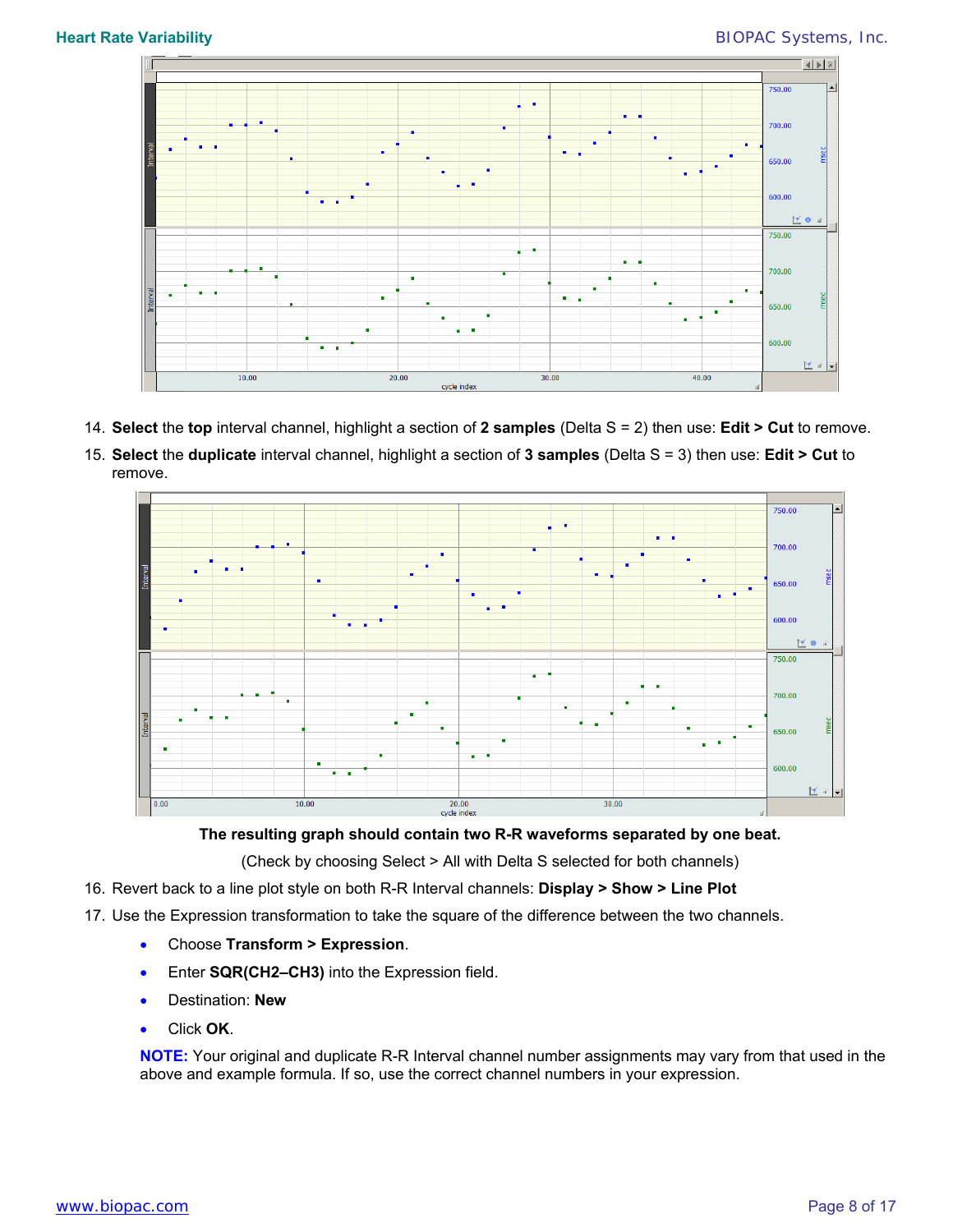| <b>AcgKnowledge - Transformation - Expression</b>       |
|---------------------------------------------------------|
| Evaluate expression:                                    |
| Preset: Custom<br>New Preset<br><b>Delete</b><br>▾╎     |
| SQR(CH2-CH3)                                            |
| Eunctions: SQRO<br>CH2, Interval<br>Sources:            |
| Derators:<br>Destination: New                           |
| Clear<br>$\nabla$ Transform entire wave<br>Cancel<br>ОК |

18. Vertically and horizontally Autoscale the resultant **SQR** waveform and choose: **Edit > Select All**.

|              |                                                                                                             | 1200.00                    | ∸     |
|--------------|-------------------------------------------------------------------------------------------------------------|----------------------------|-------|
|              | E pompozitypatenternationalmenternational<br>.//w/Nwww.www.yht<br>Allphont<br><b>ille-libohoopoonylijip</b> | 900.00                     | msec  |
|              |                                                                                                             | 600.00<br>300.00区 0<br>aî. |       |
|              |                                                                                                             | 1200.00                    |       |
| Interval     | Mappermannerving MMM<br><b>IM</b><br>where we physical and the more wind and we make the more way           | 900.00<br>600.00           | msec  |
|              |                                                                                                             | 医同<br>300.00               |       |
|              |                                                                                                             | 150000.00<br>100000.00     |       |
| SQR(CH2-CH3) | SQR(CH2-CH3)                                                                                                | 50000.00                   | volts |
|              |                                                                                                             | 0.00<br>医间间                |       |
|              | 0.00<br>360.50<br>721.00<br>1081.50<br>cycle index<br>aî                                                    |                            |       |

19. Set a measurement to:  $\frac{|SC| \times |M|}{|M|}$  to get the mean of the square of the differences.

- 20. Set a measurement to **Calculate** to extract the square root of the mean:
	- Source  $1 =$  the Mean
	- Operand =  $(exp)$
	- Source  $2 = 0.5$  (Constant)
	- Press **OK**.

| <b>AcgKnowledge - Measurement Arithmetic</b><br>Measurement Arithmetic |         |              |  |  |  |  |
|------------------------------------------------------------------------|---------|--------------|--|--|--|--|
| -Parameters                                                            |         |              |  |  |  |  |
| Source 1                                                               | Operand | Source 2     |  |  |  |  |
| Row A : Col $1$ $\boxed{\sim}$                                         |         | K, Constant  |  |  |  |  |
| $Constant =  0.5 $                                                     |         |              |  |  |  |  |
|                                                                        |         |              |  |  |  |  |
|                                                                        |         | Cancel<br>Ωĸ |  |  |  |  |

### 21. Result: **RMSSD = Calculate**

|  | $ SC  =  Mean $                                       |  | $\blacktriangleright$ = 1684.88063 volts |  |  |
|--|-------------------------------------------------------|--|------------------------------------------|--|--|
|  | SC $\bullet$ Calculate $\bullet$ $\bullet$ = 41.04729 |  |                                          |  |  |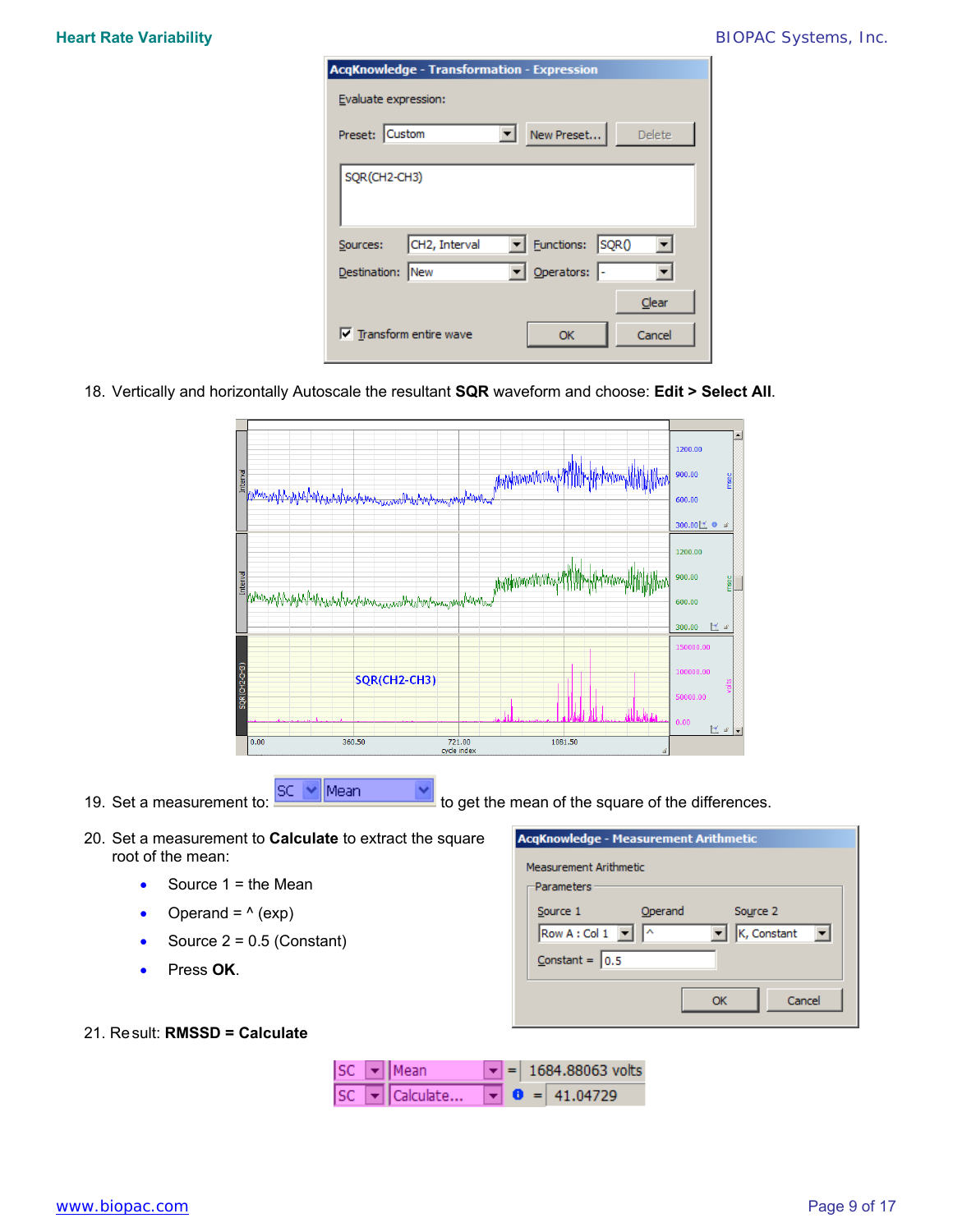# **Application Note 129- Part 2 Heart Rate Variability-SDSD & NN50 Calculation**

The **SDSD** is the Standard Deviation of the Successi ve Difference between adjacent R-R intervals. Referring to Figure 1 below, the successive differences would be:

$$
RR_1 - RR_2 = D_1
$$
  
\n
$$
RR_2 - RR_3 = D_2
$$
  
\n
$$
RR_3 - RR_4 = D_3
$$
  
\n...  
\n
$$
RR_{n-1} - RR_n = D_{n-1}
$$

These differences are then used in the SDSD equation:

$$
SDSD = \sqrt{\frac{\sum_{i=1}^{i=n-1} (D_i - D_{mean})^2}{n-1}}
$$

Where:

i = interval index

n = number of total intervals

n- 1 = number of interval differences

$$
D_{mean} = \frac{1}{n-1} \sum_{i=1}^{i=n-1} D_i
$$



 **Figure 1 - Successive RR intervals used for the calculation of the SDSD**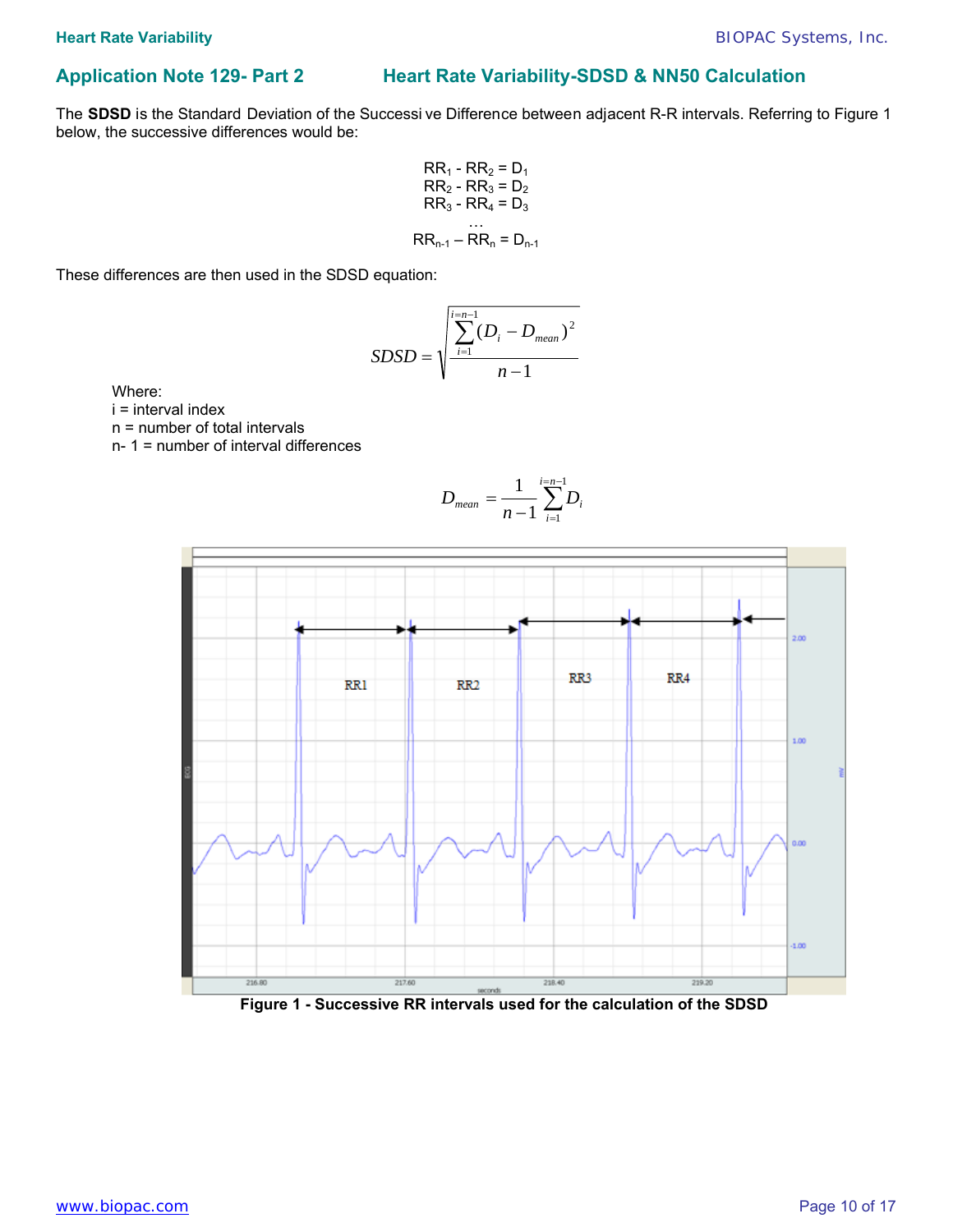### **Deriving the SDSD metric:**

- 1. Select the duplicate-channel R-R interval graph used in the **RMSSD** section in Part 1. (F or easier viewing, hide the SQR channel used in the previous section by selecting and choosing Alt+Click.)
- 2. Use the Expression tool to **just** take the difference between the two channels: (original duplicate).
	- Choose **Transform > Expression.**
	- Enter (CH2–CH3) into the Expression field. (Or enter your channel numbers containing the original and duplicate R-R interval. These may vary from the example)
	- Destination: **New**
	- Click **OK**.

| <b>AcqKnowledge - Transformation - Expression</b>                                 |
|-----------------------------------------------------------------------------------|
| Evaluate expression:                                                              |
| Preset: Custom<br>New Preset<br>Delete                                            |
| (CH2-CH3)                                                                         |
| $\blacktriangleright$ Eunctions:<br>CH2, Interval<br>ABS <sub>0</sub><br>Sources: |
| Derators:<br>Destination: New                                                     |
| Clear<br>$\triangledown$ Transform entire wave<br>Cancel<br>ОК                    |

|     | <b>RR</b> interval<br>التامة أسعى ممكن المترى المدرسة التامة أنشهة التالة           |                 |              | 1,000.00<br><b>MAIN</b><br><b>HAM</b><br>30.00     |  |
|-----|-------------------------------------------------------------------------------------|-----------------|--------------|----------------------------------------------------|--|
|     | Copy of RR interval shifted by 1 sample<br>واروق السيسومان وأعلينا أبالك الم        | <b>Salutage</b> |              | 109.9<br><b>WA MI</b><br><b>HEM</b><br><b>SHEM</b> |  |
|     | <b>RR</b> Difference Waveform<br><u>Latin Literature and the community relation</u> |                 |              | 39.97<br>-                                         |  |
| $-$ | <b>MALLEN</b>                                                                       | <b>TAXABLE</b>  | <b>SHELL</b> | $-0.04$                                            |  |

- 3. Change the Difference vertical scale units from "Volts" to "msec" to reflect the R-R interval channel units. (Click on the Difference channel's units label to open the units text dialog.)
- 

4. Set the Difference waveform to a  $\frac{SC}{d}$  stddev measurement, and then choose: **Edit > Select All**.

Res ult:

 **SDSD = Stddev**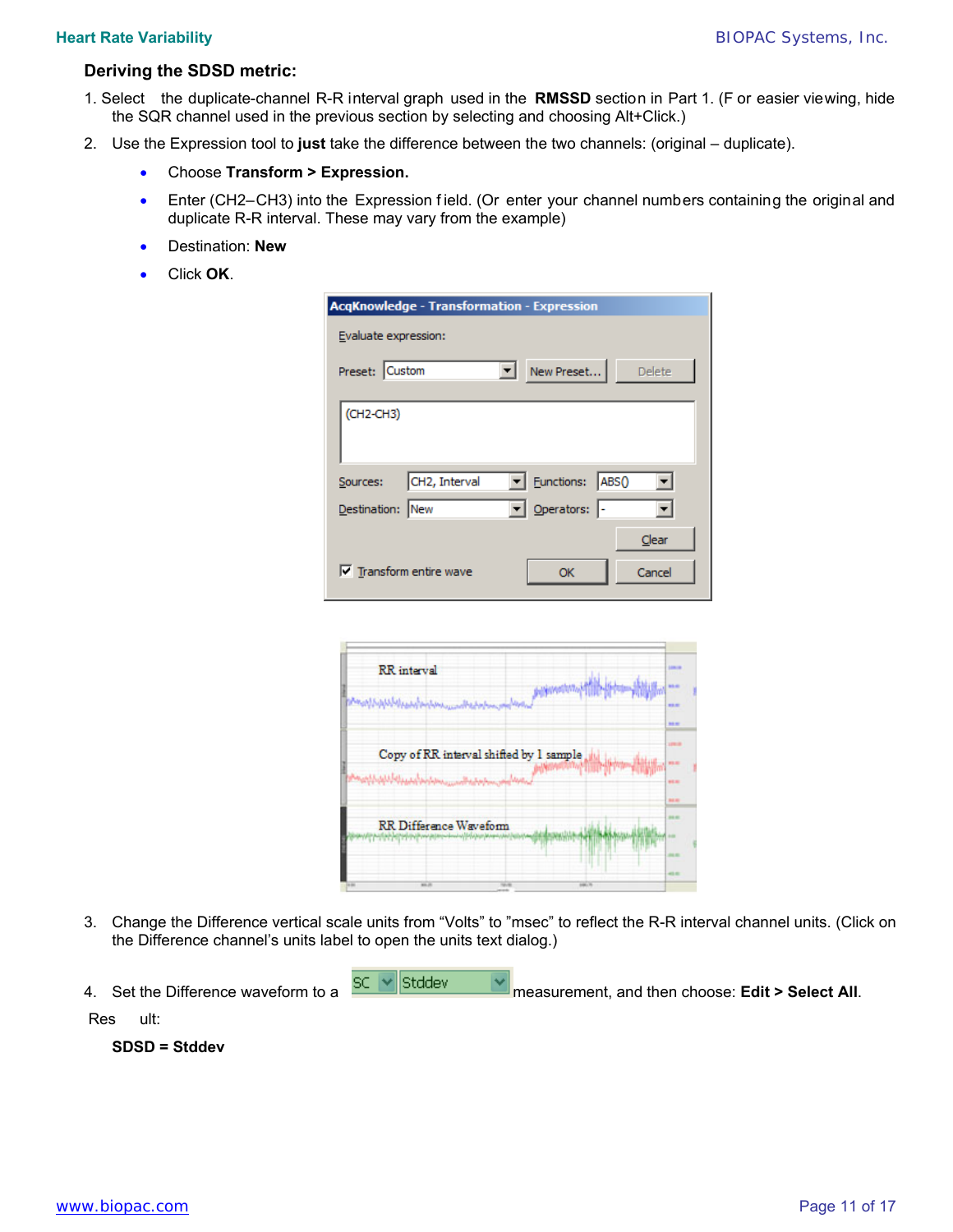## **NN50 count**

### **pNN50**

The **NN50** count is the number of pairs of adjacent **NN** intervals differing by more than 50 ms. This value can be derived using a waveform created by the difference between an R-R interval graph and a 1-sample shifted copy of the interval.

1. Use the R-R Difference Waveform created in Step 2 of Page 2 to calculate the NN50 count metric.

|       | <b>RR</b> interval                                                                                                                                                                                                                   | 1,051.00<br>55.60         |  |
|-------|--------------------------------------------------------------------------------------------------------------------------------------------------------------------------------------------------------------------------------------|---------------------------|--|
|       | الى الاستىلام بىرى ئىش ئىل ئىلىمى بىرى ئىش ئىلى ئىشى ئىل <sup>1</sup> ئىل                                                                                                                                                            | <b>BRID</b><br>30.00      |  |
|       | Copy of RR interval shifted by 1 sample                                                                                                                                                                                              | 19918<br><b>WA MI</b>     |  |
|       | <del>باردی السیب میزان باران دارا این را زاین</del><br><b>Controlling</b>                                                                                                                                                            | <b>HEAT</b><br><b>BER</b> |  |
|       | RR Difference Waveform                                                                                                                                                                                                               | 39.9                      |  |
|       | <u>In the College College College College College College College College College College College College College College College College College College College College College College College College College College Colleg</u> | -                         |  |
| 14.00 | <b>MALLEN</b><br>page, the<br>Talk All                                                                                                                                                                                               | 49.91                     |  |

- 2. Perform the following operations:
	- Duplicate the R-R Difference Waveform: **Edit > Duplicate Waveform**
	- Select all of the duplicate waveform: **Edit > Select All**
	- Take the absolute value: **Transform > Math Functions > Abs**

The resulting waveform should resemble the image below:

| $\sim$<br>$\sim$<br>$\sim$<br>$\sim$<br>$\sim$<br>×<br>٠<br>$\sim$<br>$\sim$<br>$\sim$ | $\sim$<br>$\sim$<br>$\sim$<br><b>College</b><br>×<br>×<br>× | $\sim$<br>on the<br>×<br>$\sim$<br>×<br>×<br>$\sim$ | $\sim$<br>×<br>$\sim$<br>×.<br>×<br>$\sim$<br>$\sim$<br>$\sim$<br>×<br>× | ٠<br>×<br>$\sim$<br>$\sim$<br>$\sim$<br>n.<br>$\sim$<br>$\sim$<br>$\sim$<br>$\sim$<br>$\sim$<br>$\sim$<br>$\sim$<br>×<br>٠<br>or.<br>n.<br>$\sim$<br>$\sim$<br>$\sim$<br>v.<br>× | 400.00        |
|----------------------------------------------------------------------------------------|-------------------------------------------------------------|-----------------------------------------------------|--------------------------------------------------------------------------|----------------------------------------------------------------------------------------------------------------------------------------------------------------------------------|---------------|
| $\sim$<br>$\sim$                                                                       | $\sim$<br>$\sim$<br>n.<br>$\sim$<br>- 1<br>$\sim$           | ×<br>$\sim$                                         | ×<br>×<br>٠<br>×<br>$\sim$<br>or in<br>т.<br>$\sim 10^{-1}$<br>n.<br>h.  | $\sim$<br><b>STATE</b>                                                                                                                                                           | 200.00<br>am. |
| $\sim$<br>- 10<br>$\sim$<br>$\sim$<br>×                                                | <b>Silver</b><br>$\sim$<br>×<br>×<br>×<br>×                 | <b>STATE</b><br>×<br>v.<br>×                        | $\sim$<br>×<br>$\sim$<br>o.<br>×<br>×<br>×<br>×                          | $\sim$<br>$\sim$<br>n.<br>×<br>$\sim$<br>$\alpha$<br>×<br>×<br>$\sim$<br>$\sim$<br>v.                                                                                            | sen no.       |

**Abs of the R-R Difference waveform** 

3. Now apply a Threshold transform to count how many peaks are > 50 msec. **(Transform > Math Functions > Threshold)** 

| <b>AcqKnowledge - Transformation - Thresho</b> | <b>AcqKnowledge - Transformation - Thresho</b> |
|------------------------------------------------|------------------------------------------------|
| Source channel: CH9, (CH2-CH7)                 | Source channel: CH9, (CH2-CH7)                 |
| Enter lower threshold<br>50<br>msec            | Enter upper threshold 50.01<br>msec            |
|                                                |                                                |
| Cancel<br>ОК                                   | Cancel<br>OK                                   |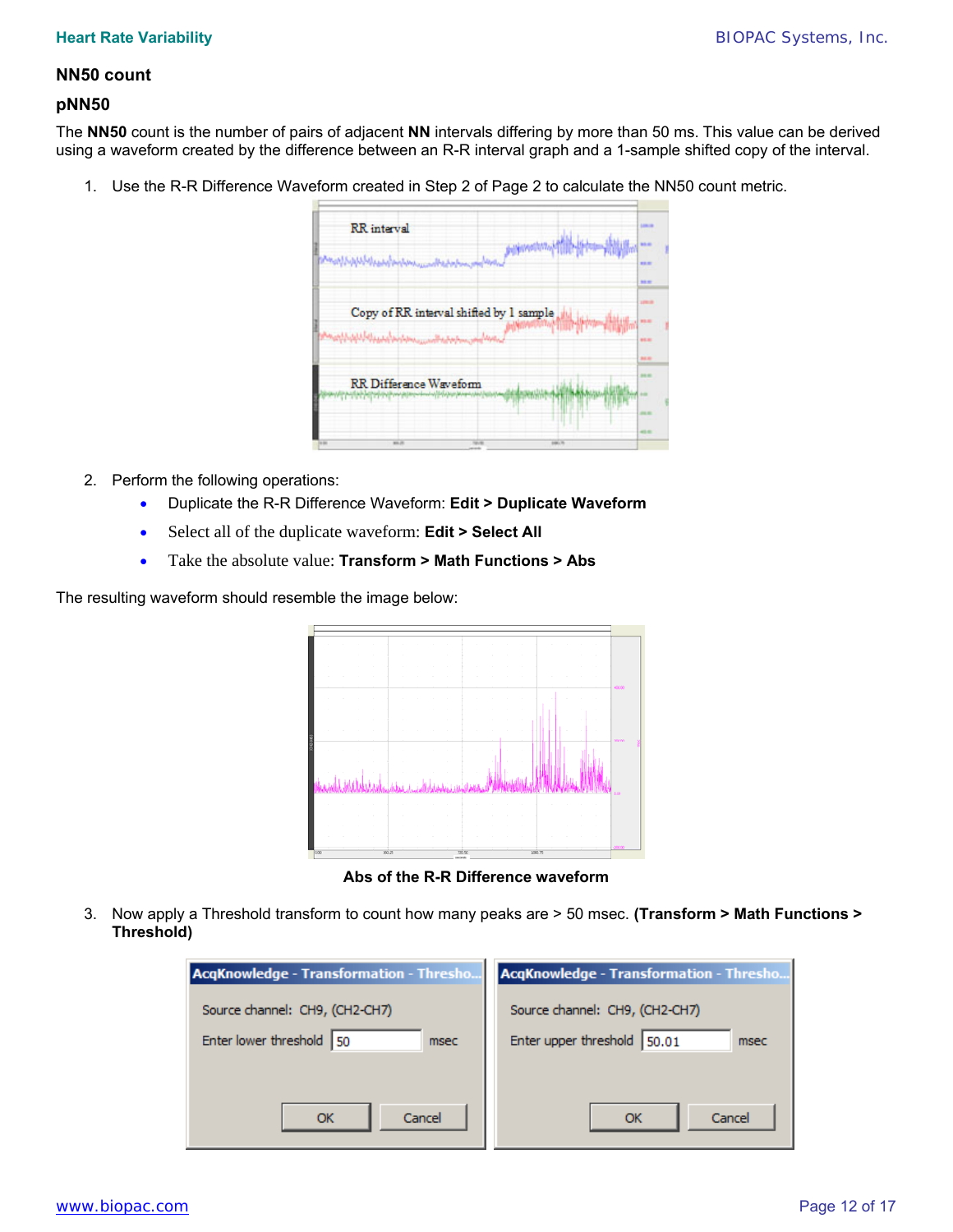4. After autoscaling, a waveform showing a series of spikes with a maximum value of 1 when a threshold value exceeds 50 msec and 0 otherwise. The following image is an expansion of a region.



### 5. Select the **Threshold** channel

- Set the first top row measurement for **Area**.
- Choose **Edit > Select All**.
- The Area measurement result will reflect the number of peaks > 50 msec.

### **NN50-count = Area**

 $\boxed{\mathbf{v}}$  = 145.00000 Area

## **Peak count after applying Area measurement**

6. Set another measurement to **Delta S** to obtain the total number of samples.

| Delta S                              |  | $\boxed{\mathbf{v}}$ = 1441 Samples |
|--------------------------------------|--|-------------------------------------|
| $pNN50 = 145 / 1441 * 100 = 10.06 %$ |  |                                     |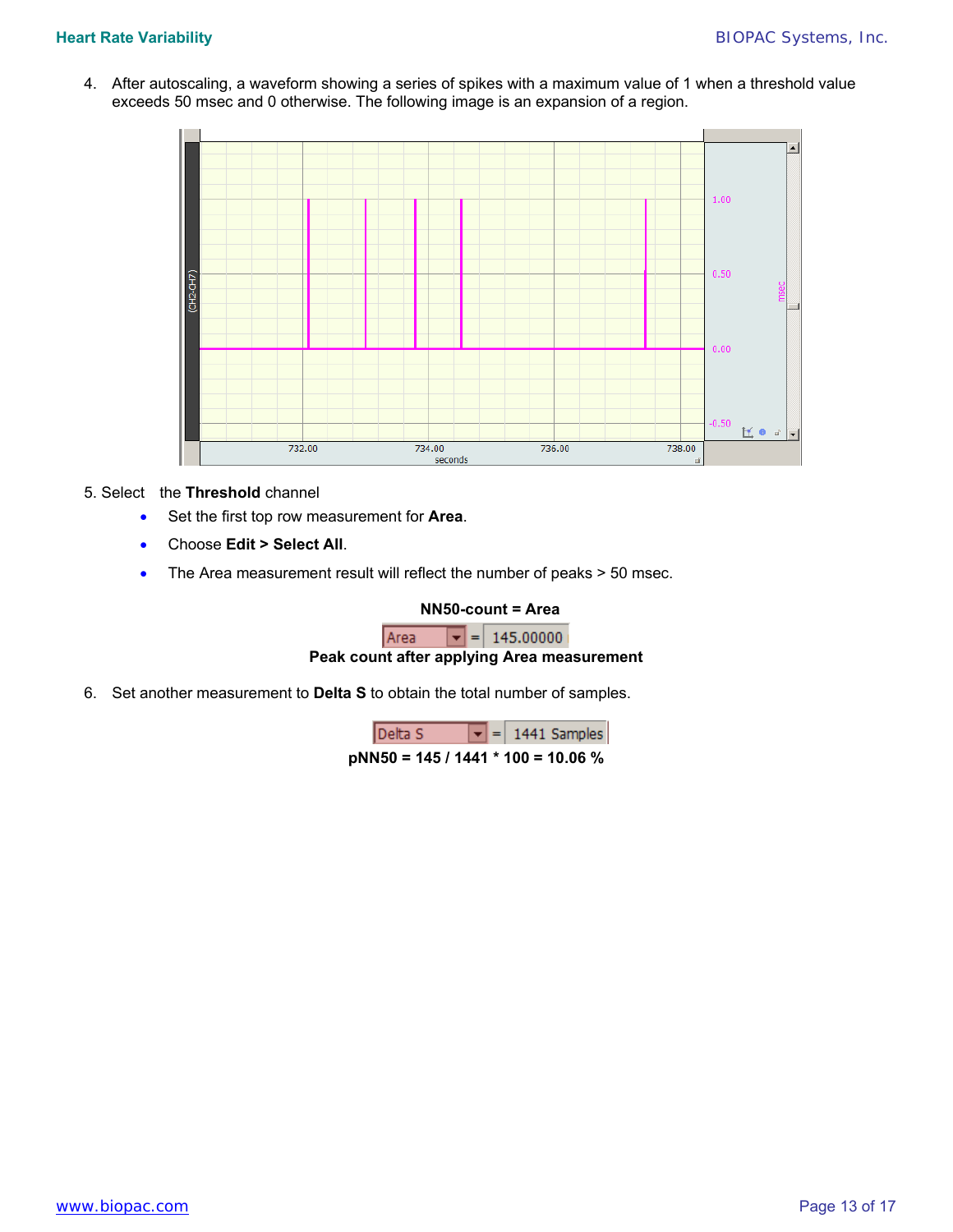# **Application Note 129- Part 3 Heart Rate Variability**

### **Geometric Measures**

Geometric measures are most applicable to long term recordings (24 hours preferred), where any histogram of values follows a normal distribution. A comprehensive overview of the metric is provided in Guidelines: Heart Rate Variability, European Heart Journal (1996) 17, 354-381, <http://eurheartj.oxfordjournals.org/content/17/3/354.full.pdf>

### **HRV triangular index**

### **TINN – Triangular Interpolation of NN**

Using a discrete scale, the measurement is approximated by:

(Total number of NN intervals) / (Height of the histogram of all NN intervals using 7.8125 ms bins)

Note, most experience has been obtained with a bin length of approximately 8 ms (precisely 7.8125 ms=1/128 seconds), which corresponds to th e precision of current commercial equipment (Guidelines: Heart Rate Variability). The follo wing steps outline a procedure to determine the index.

1. Obtain the ECG waveform.



- 2. Duplicate this waveform in another channel and select that channel.
- 3. Cho ose **Analysis > Find Rate** and set the output function to **Interval**.
- 4. Click **OK** to output the R-R intervals to a new channel.

| AcqKnowledge - Analysis - Find Rate                  |
|------------------------------------------------------|
| Source channel: CH3, Interval                        |
| Output<br>Cycle Parameters                           |
| <b>Eunction:</b> Interval (sec) $\blacktriangledown$ |
| $\Box$ Use averaging mode                            |
| 1.000000<br>Fixed time window:<br>sec                |
| C Fixed number of cycles: 5                          |
| Recompute on every cycle                             |
| $\nabla$ Output reset events                         |
| Put result in new graph                              |
|                                                      |
|                                                      |
|                                                      |
|                                                      |
|                                                      |
|                                                      |
| $\overline{\mathbf{V}}$ Transform entire wave        |
|                                                      |
| Don't find<br>Cancel<br>OK                           |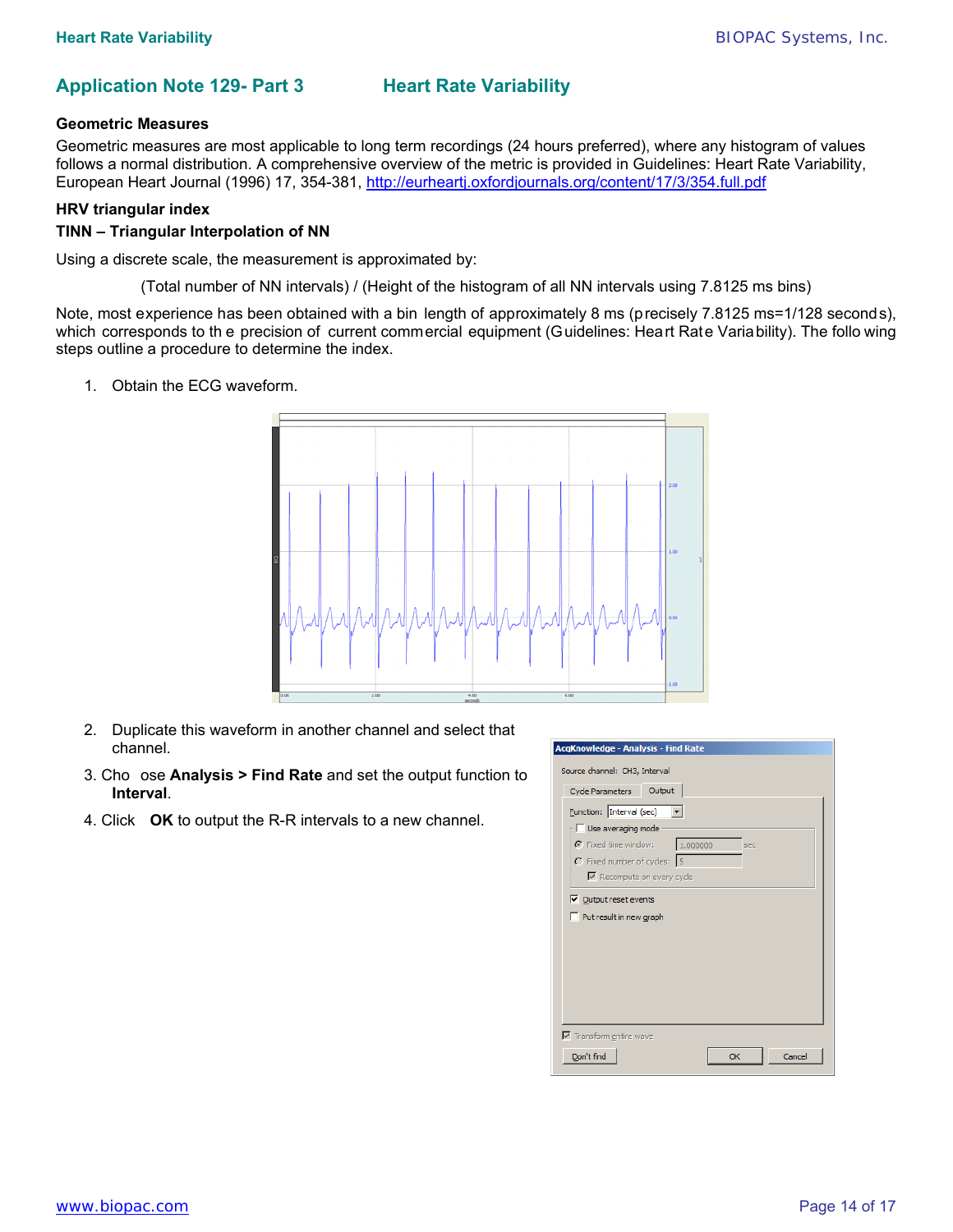5. Autoscale and select the R-R interval channel.



- 6. Convert the graph from an amplitude scale of seconds to milliseconds using **Transform > Waveform Math**.
	- Set Interval channel as Source 1 and Destination
	- Set operand to \* and Source 2 to K.
	- Set K value to 1000 and click **OK**.

| <b>AcqKnowledge - Transformation - Waveform Math</b>                      |                                                          |
|---------------------------------------------------------------------------|----------------------------------------------------------|
| Source 2<br>Source 1<br>CH3, Interval $\boxed{\bullet}$ $\boxed{*}$<br>lκ | Destination<br>$=$ > CH3, Interval $\blacktriangleright$ |
| 1000                                                                      |                                                          |
| $\triangledown$ Transform entire wave                                     | OK<br>Cancel                                             |

7. Autoscale the waveform and change scaling units to "msec". (Click on "Seconds" label to launch units text dialog.)



- 8. If the first few data points are suspected to be corrupted with artifact, use the Selection tool to highlight as many points as necessary, then remove those points from the waveform using: **Edit > Cut.** 
	- Use the Zoom  $\Box$  tool to accurately check data quality at the start of the graph. (Zoom back after checking.)

9. Cho ose **Edit > Select All** to highlight the entire waveform.

- Set a measurement for **P-P** (Peak to Peak).  $\vert \mathbf{v} \vert = \vert 622.00000 \text{ msec}$
- Set another measurement for **Samples** or **Delta S**. (Will be used for the triangular index calculation  $\rightarrow$  the total number of NN intervals.)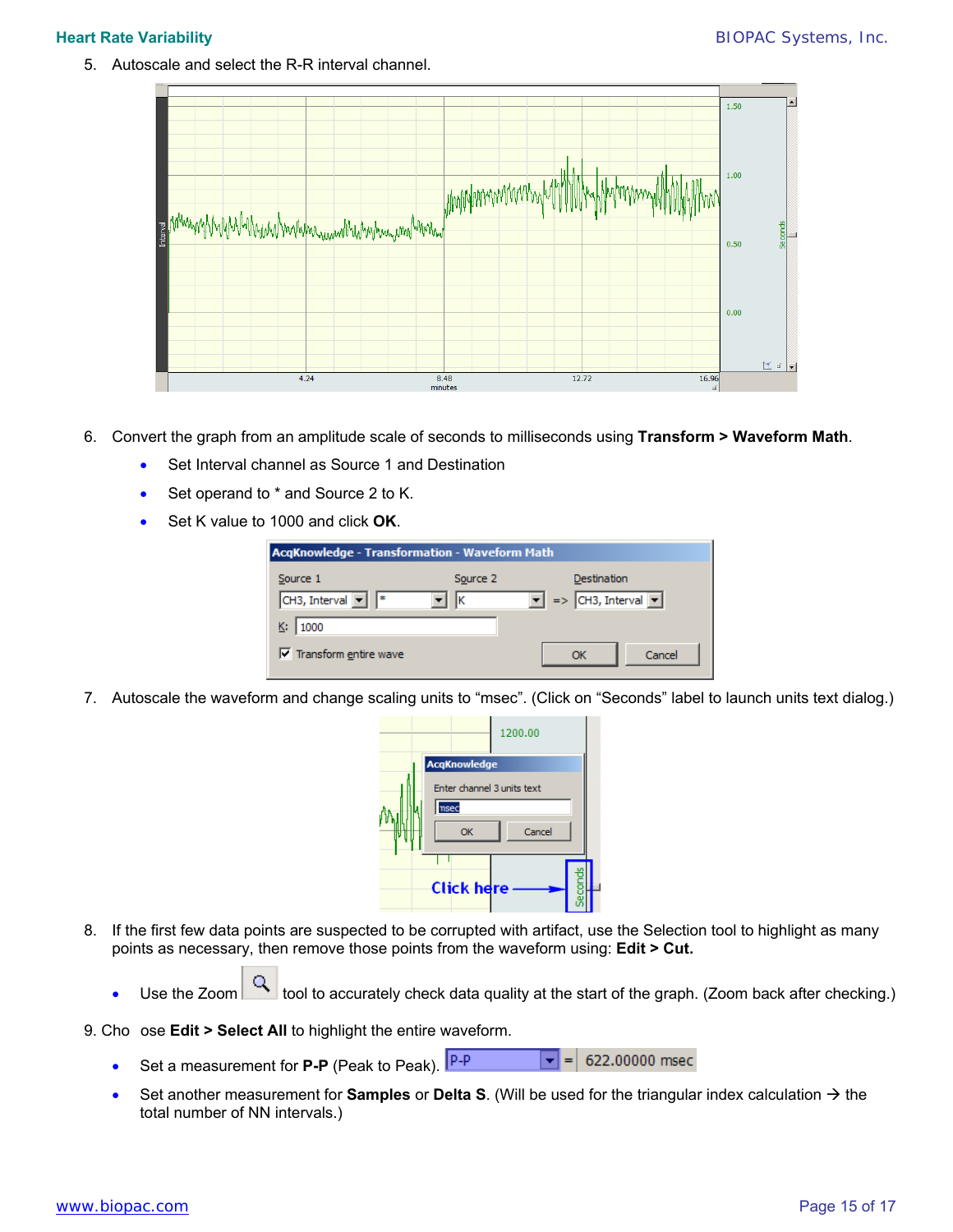- 10. Set a measurement to **Calculate** and establish the following parameters:
	- Source 1 = Row A: Col 1 (or corresponding location of P-P measurement)
	- Operand  $=$  /
	- Source  $2 = K$ , Constant
	- Constant = 7.8125
	- Click **OK**.

| <b>AcgKnowledge - Measurement Arithmetic</b>                                               |
|--------------------------------------------------------------------------------------------|
| <b>Measurement Arithmetic</b>                                                              |
| Parameters                                                                                 |
| Operand Source 2<br>Source 1                                                               |
| Row A : Col 1 $\boxed{\mathbf{v}}$ $\boxed{$ / $\boxed{\mathbf{v}}$ $\boxed{}$ K, Constant |
| $Constant = 7.8125$                                                                        |
| Cancel<br>ОК                                                                               |
| Calculate<br>$=$ 79.48881                                                                  |

**The Calculate value renders the number of "7.8125" msec bins for the Histogram.** 

## 11. Choose **Analysis > Histogram**.

- Enter the measurement value derived from **Calculate** and select "Autorange."
- Click **OK**.

| AcqKnowledge - Analysis - Histogram |             |                    |        |  |
|-------------------------------------|-------------|--------------------|--------|--|
| Source channel: CH3, Interval       |             |                    |        |  |
| 79                                  | <b>bins</b> | $\nabla$ Autorange |        |  |
| Highest bin: 10.000000              |             | msec               |        |  |
| Lowest bin: -10.000000              |             | msec               |        |  |
| $\nabla$ Transform entire wave      |             | Ωĸ                 | Cancel |  |



**Histogram output from R-R interval example**